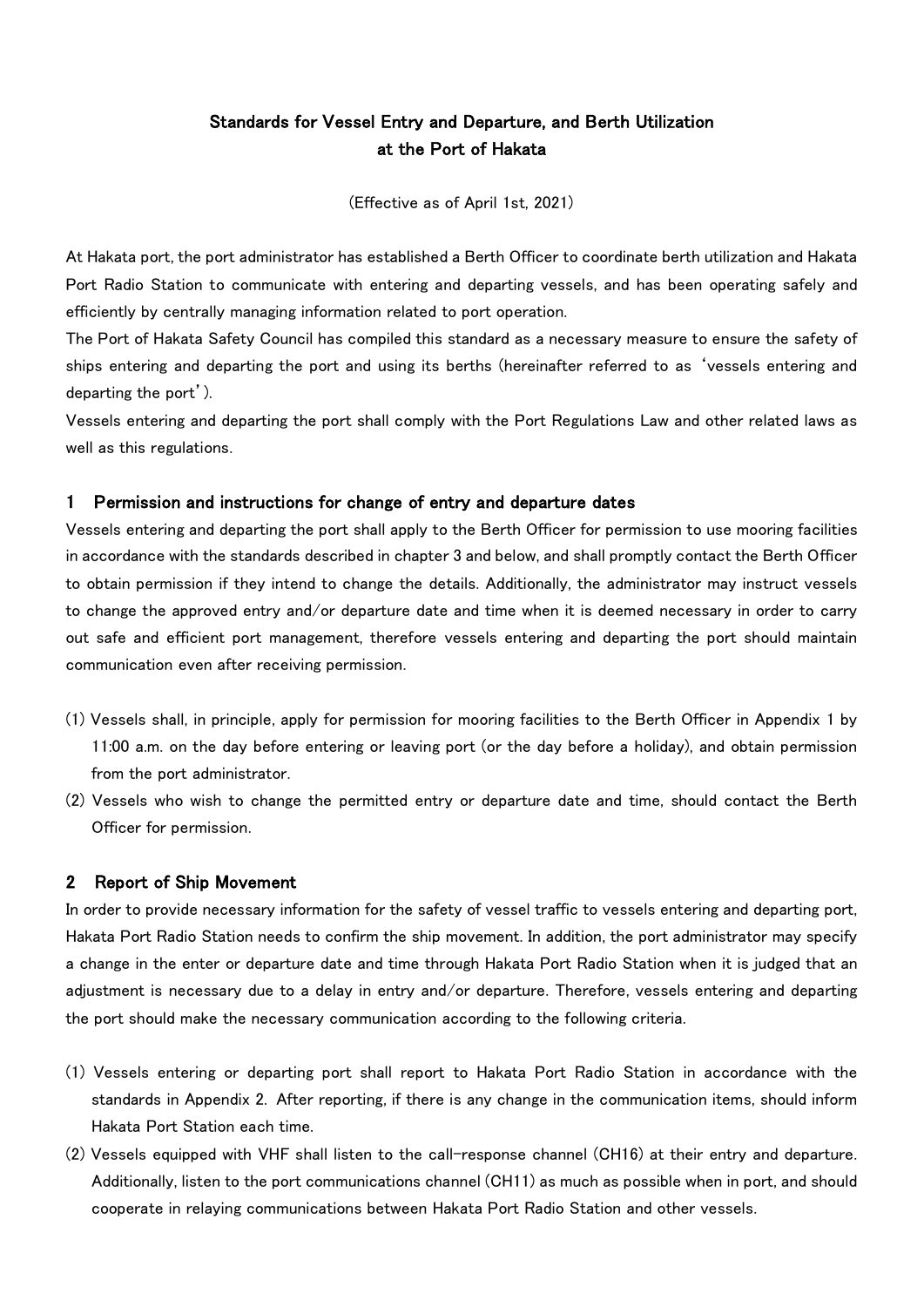- (3) When the vessel is about to leave the shore, be sure to notify the Port Radio Station at the time of singleup, and must not release the mooring line until approval has been obtained.
- (4) When the port administrator gives permission or instructions to change the entry or departure date, information will be provided to the vessels concerned by Hakata Port Radio Station, however final confirmation of the navigation and requests for cooperation are the responsibility of the vessels concerned.

|                | Permission for Entering/Departing a Berth (i.e. ship agent)                             |              |                  |                                                                   |  |  |
|----------------|-----------------------------------------------------------------------------------------|--------------|------------------|-------------------------------------------------------------------|--|--|
| <b>Berth</b>   | <b>Application for permission to use mooring facilities and changes to the details.</b> |              |                  |                                                                   |  |  |
|                |                                                                                         |              |                  | . Changes to permitted arrival and departure dates.               |  |  |
| Officer        |                                                                                         |              |                  | . Coordination of berth utilization. Security of port facilities. |  |  |
|                | Telephone                                                                               | 092-292-3444 |                  |                                                                   |  |  |
|                | Fax                                                                                     | 092-292-3447 |                  |                                                                   |  |  |
|                |                                                                                         |              |                  | . Report of Ship Movement for Entering/Departing Vessels          |  |  |
|                | <b>VHF</b>                                                                              | 156.55 MHZ   | CH11             | Port service communication                                        |  |  |
|                |                                                                                         | 156.60 MHZ   | CH12             | Port service communication                                        |  |  |
|                |                                                                                         | 156.80 MHZ   | CH <sub>16</sub> | Calls and responses                                               |  |  |
|                |                                                                                         | 161.50 MHZ   | CH <sub>18</sub> | Port service communication                                        |  |  |
| Hakata         | . Communication of vessel entry/departure, and transfer within the port.                |              |                  |                                                                   |  |  |
| Port           | . Inquiries on the status of arrangements for pilots, pilot boats, shore water supply   |              |                  |                                                                   |  |  |
| Radio          | and the like.                                                                           |              |                  |                                                                   |  |  |
| <b>Station</b> | In case of emergency, contact with the fire department and other related                |              |                  |                                                                   |  |  |
|                | organizations.                                                                          |              |                  |                                                                   |  |  |
|                | ·Inquiries regarding vessel movements, authorized arrival and departure dates,          |              |                  |                                                                   |  |  |
|                | wind direction and speed information related.                                           |              |                  |                                                                   |  |  |
|                | Telephone                                                                               | 092-272-0577 |                  |                                                                   |  |  |
|                | Fax                                                                                     | 092-272-0578 |                  |                                                                   |  |  |

### Appendix 1(Permission/Contact)

### Appendix 2(Report of Shipment Movement)

| Classification   | Time                            | Details                                                 |
|------------------|---------------------------------|---------------------------------------------------------|
| Prior report     | 2 hours before arriving at the  | . Estimated time of arrival (ETA) at the pilot station  |
|                  | pilot station                   | <b>Estimated time of berthing</b>                       |
|                  |                                 | <b>Estimated time of arrival at anchorage (anchored</b> |
|                  |                                 | vessel)                                                 |
| Entry report     | When arriving at the pilot      | *Location report                                        |
|                  | station                         |                                                         |
|                  | When berthing                   | • Time of berthing                                      |
| Departure report | minutes before<br>leaving<br>30 | <b>Estimate time of departure (ETD)</b>                 |
|                  | the berth                       |                                                         |
|                  | When single-up                  | • Single-up report                                      |
| Others           | At the end of anchoring         | • Time of anchoring                                     |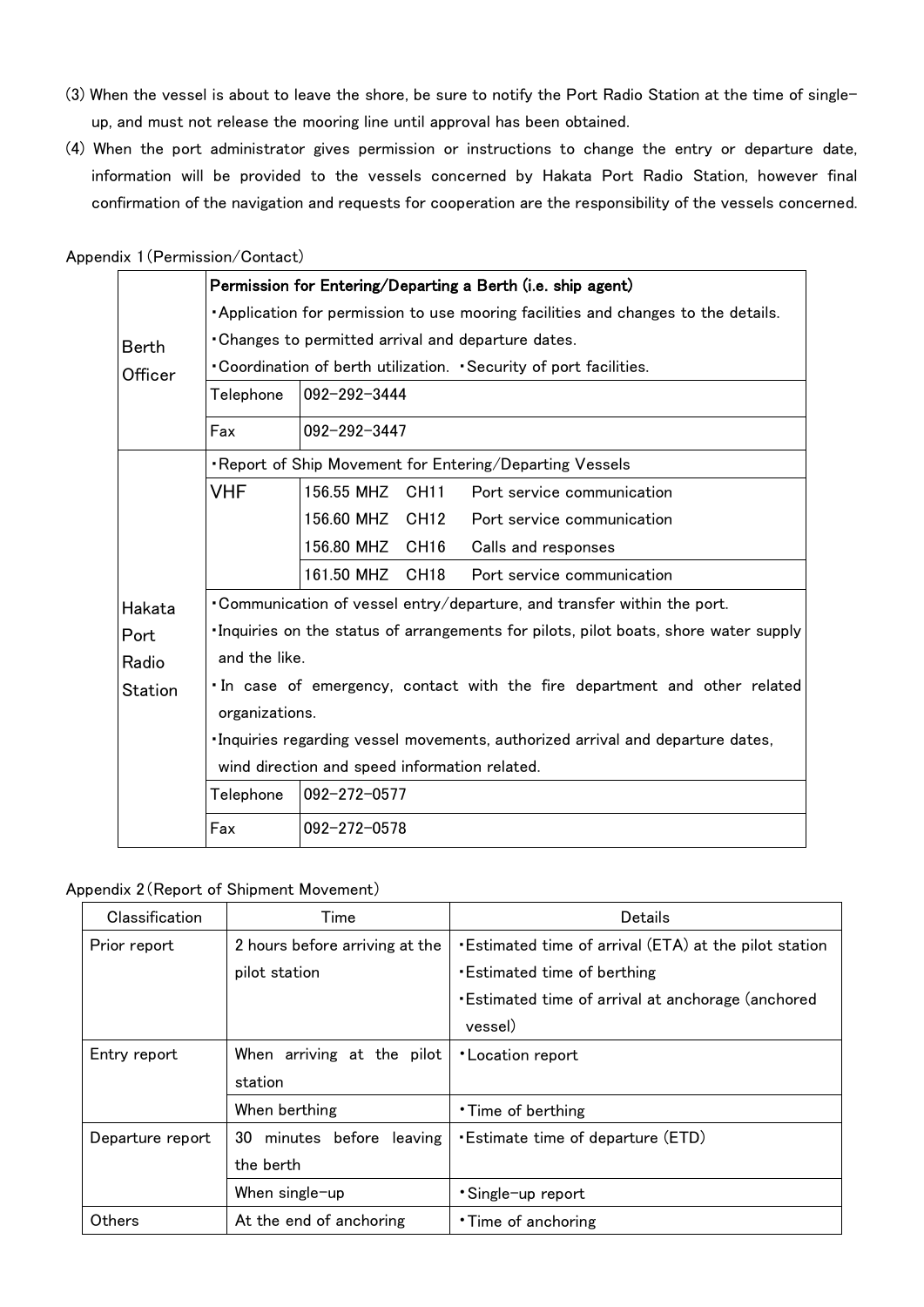|                                       | <b>Anchor position</b>                     |  |
|---------------------------------------|--------------------------------------------|--|
|                                       | *Estimated date and time of unmooring      |  |
| When unmooring<br>• Time of unmooring |                                            |  |
| As needed                             | • Change of ETA/ETD time                   |  |
|                                       | • Channel IN/OUT time                      |  |
|                                       | • Other necessary information required for |  |
|                                       | entry/departure                            |  |

# 3 Securement of Extra Depth

(1) Vessels shall always maintain an extra depth of at least 10% of their draft at entry and departure, regardless of tidal conditions. In this case, the water depth is subject to that specified on nautical charts.

(2) As for vessels which are not able to secure the extra depth stated in the above clause (1), the following conditions may be adopted.

- ① Vessels shall maintain an extra depth of at least 10% of their draft at entry and departure, including consideration of the tide.
- ② Vessels shall maintain an extra depth of at least 50 centimeters at the lowest tide while mooring at berths. \*In either case, the maximum draft shall not exceed the depth shown on the nautical charts.

## 4 Navigation Support

(1) To ensure the safe navigation of vessels and the smooth operation of port facilities, the navigation support for vessels (of 3,000 G/T and over) entering and departing the port, as a general rule, is as follows:

| Vessel size                | No. of tugboats required | Requests for pilot                |
|----------------------------|--------------------------|-----------------------------------|
| $\vert$ 3,000 G/T and over | tugboat and over         | Should request as far as possible |
| 10,000 $G/T$ and over      | 2 tugboats               | Should request, as a general rule |

\*The maximum permissible wind speed for berthing and leaving berths of entering and leaving vessels shall be, in principle, 15 m/s average wind speed near the berth.

- (2) Requests for pilots and/or tugboats can be omitted when safe navigation is secured in the following cases:
- ① Pilots: When captains of such vessels have experience in navigating at the Port of Hakata and are considered to be capable of safe navigation. In addition, when a foreign captain navigates vessels, the captain shall be well-informed about Port Regulations Law and the Enforcement Regulations.
- ② Tugboats: When vessels are equipped with auxiliary propellers such as thrusters and have obtained permission from a pilot, or when vessels comply with the standards for tugboat utilization established by Pilot Association.
- ③ Pilots and/or tugboats: When vessels on domestic liner services frequently enter and depart the Port of Hakata and the captains are considered to be capable of safe navigation.

# 5 Navigation Control

- (1) Restriction of Passing
- ① Central Channel (East side of No.5 buoy and No.6 buoy in the central channel)

A passing in the channel by vessels with LOA of 200 meters and over and less than 370 meters is restricted.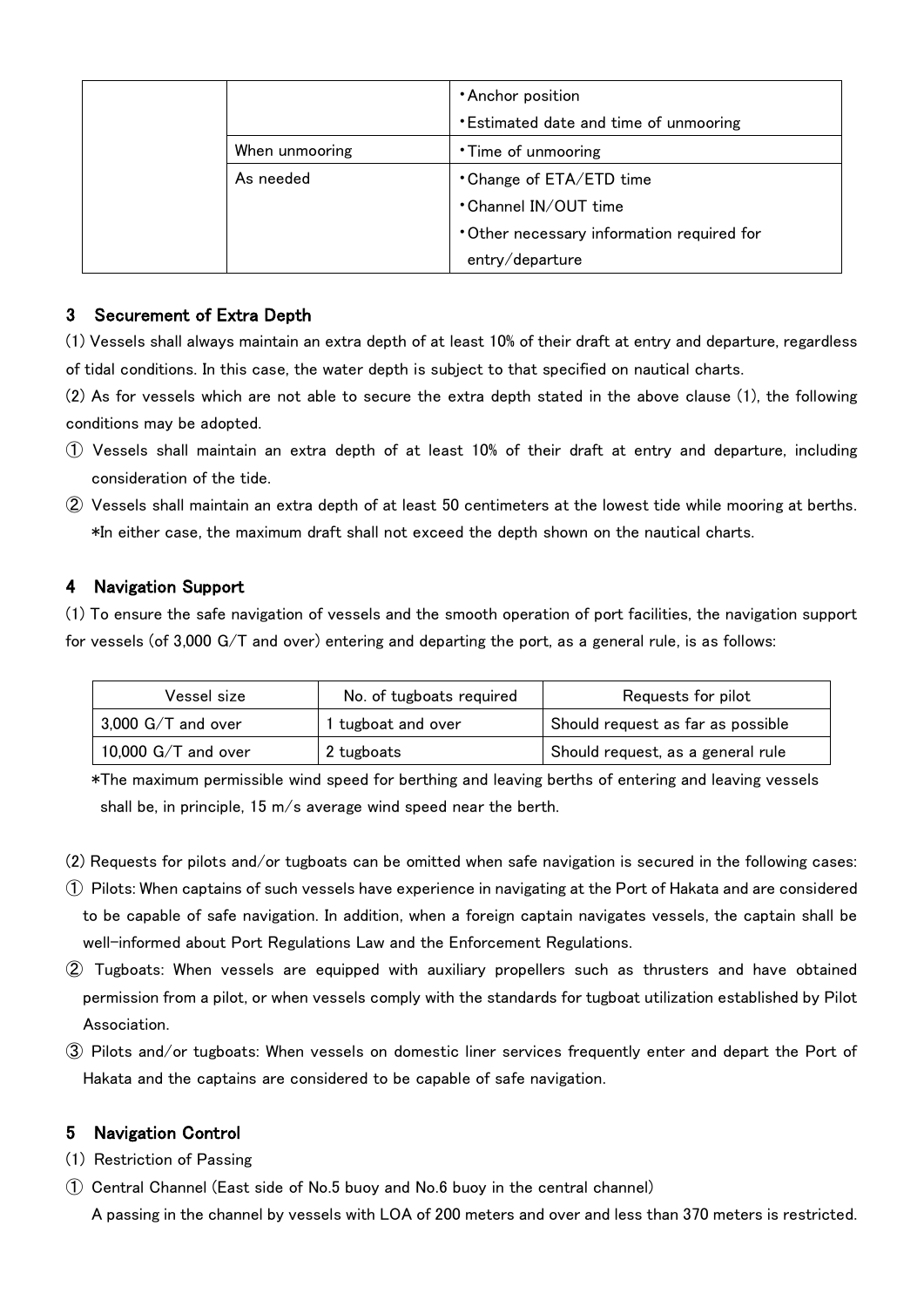| LOA of vessels                   | Vessels restricted to pass by the vessels stated on the left |
|----------------------------------|--------------------------------------------------------------|
| 200m and over and less than 220m | A vessel with LOA of 180m and over                           |
| 220m and over and less than 240m | A vessel with LOA of 160m and over                           |
| 240m and over and less than 280m | A vessel with LOA of 120m and over                           |
| 280m and over and less than 300m | A vessel with LOA of 100m and over                           |
| 300m and over and less than 370m | Any vessel is prohibited to pass by the vessels              |

\*When the LOA of both vessels are less than 200 meters, any special control is not required for the vessels to pass by each other.

② East Channel and Central Channel (West side of No.5 buoy and No.6 buoy in the central channel)

A passing in channels by vessels with LOA of 265 meters and over and less than 370 meters is restricted.

| LOA of vessels                   | Vessels restricted to pass by the vessels stated on the left |  |
|----------------------------------|--------------------------------------------------------------|--|
| 265m and over and less than 330m | A vessel with LOA of 200m and over                           |  |
| 330m and over and less than 370m | Any vessel is prohibited to pass by the vessels              |  |

\*When the LOA of both vessels are less than 265 meters, any special control is not required for the vessels to pass by each other.

### (2) Vessels

Vessels applicable to the above clause (1) shall comply with the following:

- ① Vessels entering the port shall notify agents of their ETA without fail.
- ② To prevent vessels' passing in the channels, vessels shall comply with above chapter 2, Report of Ship Movement. Vessels shall also notify of information on their own entry and departure and obtain information on other vessels' movements in the channels.
- ③ When special instructions are given by the harbor master or the port administrator, vessels shall follow the instructions.

### 6 Special Standards for Berth Utilization

Vessels which enter and depart the port shall comply with the above-mentioned standards in chapter 1 to 5 as well as the special standards when utilizing the following berths:

 $(1)$  Berths No. 2 - No. 4 at Suzaki Wharf

Vessels of 6,000 G/T and over shall take a pilot on board.

- (2) Berths No. 15 and No. 16 at Hakozaki Wharf
- ① Only vessels with LOA of less than 200 meters may utilize the berths.
- ② Vessels of 1,000 G/T and over and less than 3,000 G/T shall be led by a guard boat. When vessels take a pilot on board, that shall not be applied.
- ③ As a general rule, vessels of 3,000 G/T and over and less than 6,000 G/T shall be towed by one tugboat at entry and departure.
- ④ Vessels of 6,000 G/T and over, or vessels with LOA of 120 meters and longer shall take a pilot on board and shall be towed by two tugboats.
- ⑤ Entry into the port from the Central Channel at night is prohibited.
- ⑥ For night departures from the Central Channel, vessels of 1,000 G/T and over shall take a pilot on board.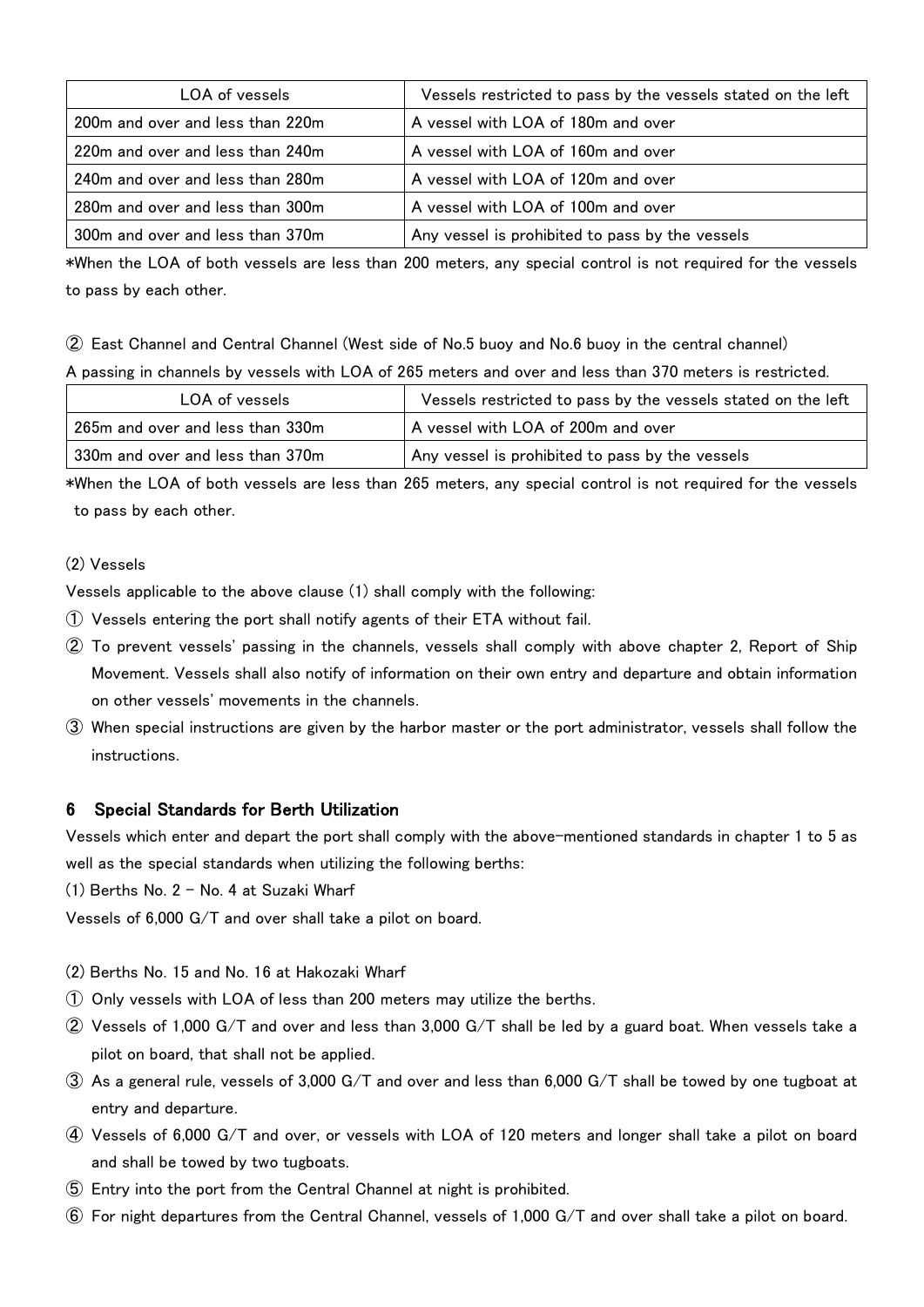- (3) Hakozaki Dolphin Berth
- ① Only vessels of 6,000 G/T or smaller with LOA of 120 meters or shorter may utilize the berths.
- ② When vessels utilize the berths after sailing past between Hakozaki Wharf and the east breakwater, the standards of utilization are as follows:
	- a) Vessels of 1,000 G/T and over shall take a pilot on board.
	- b) Vessels of 1,000 G/T and over shall be towed by one tugboat, and vessels of 5,000 G/T and over shall be towed by two tugboats.
	- c) Entry at night is prohibited.

### (4) Berths No.4 and No.5 at Kashii Park Port

|                           | LOA of 270m to less than                                                     | LOA of 300m to less than                            | LOA of 320m to less than      |  |  |  |
|---------------------------|------------------------------------------------------------------------------|-----------------------------------------------------|-------------------------------|--|--|--|
| Vessel size               | 300m                                                                         | 320m                                                | 345m                          |  |  |  |
| Pilot                     | On board                                                                     |                                                     |                               |  |  |  |
| Wind velocity (Vessels    | 12m/s or below                                                               | 10m/s or below                                      |                               |  |  |  |
| shall be equipped with a  |                                                                              |                                                     |                               |  |  |  |
| bow thruster.)            |                                                                              |                                                     |                               |  |  |  |
| Visibility range          | 1,000m and over                                                              |                                                     |                               |  |  |  |
|                           | $\overline{2}$                                                               | 3                                                   | $\mathbf{3}$                  |  |  |  |
| Tugboat                   | (Each tugboat shall be of                                                    | (Each tugboat shall be of                           | (Each tugboat shall be of     |  |  |  |
|                           | 3,400ps and over.)                                                           | 3,400ps and over.)                                  | 3,600ps and over.)            |  |  |  |
| Guard boat                |                                                                              |                                                     |                               |  |  |  |
| Sailing speed in channels | 9 knots or below, as a general rule                                          |                                                     |                               |  |  |  |
| Berthing speed            | 8cm/s or below                                                               | 6cm/s or below                                      | 6cm/s or below                |  |  |  |
| Safety measures in        |                                                                              | The maximum offshore wind velocity in mooring shall |                               |  |  |  |
| mooring                   |                                                                              | be 13m/s or below.                                  |                               |  |  |  |
| Duty of care in mooring   | When the weather worsening is expected, measures such as using tugboats and  |                                                     |                               |  |  |  |
|                           | leaving the berth earlier shall be taken to suit the weather.                |                                                     |                               |  |  |  |
|                           | Each bollard shall take up to 2 mooring lines.                               |                                                     |                               |  |  |  |
|                           | Easing of navigation standards only for vessels equipped with a bow thruster |                                                     |                               |  |  |  |
|                           | Vessels<br>enter<br>can<br>or                                                | Vessels<br>can<br>enter<br>or                       | Vessels<br>enter<br>can<br>or |  |  |  |
| Wind velocity of 8m/s or  | depart the port when the                                                     | depart the port when the                            | depart the port when the      |  |  |  |
| below                     | vessels are towed by 1                                                       | vessels are towed by 2                              | vessels are towed by 2        |  |  |  |
|                           | tugboat of 3,400ps and                                                       | tugboats of 3,400ps and                             | tugboats of 3,600ps and       |  |  |  |
|                           | over.                                                                        | over.                                               | over.                         |  |  |  |
|                           |                                                                              | Vessels<br>can<br>enter<br>or                       | Vessels<br>enter<br>can<br>or |  |  |  |
|                           |                                                                              | depart the port when the                            | depart the port when the      |  |  |  |
|                           |                                                                              | wind velocity is 11m/s or                           | wind velocity is $11m/s$ or   |  |  |  |
| 3 tiers of containers or  |                                                                              | below and the vessels are                           | below and the vessels are     |  |  |  |
| below on deck             |                                                                              | towed by 3 tugboats of                              | towed by 3 tugboats of        |  |  |  |
|                           |                                                                              | 3,400ps and over.                                   | 3,600ps and over.             |  |  |  |
|                           |                                                                              | Vessels<br>can<br>enter<br>or                       | Vessels can enter<br>or       |  |  |  |
|                           |                                                                              | depart the port when the                            | depart the port when the      |  |  |  |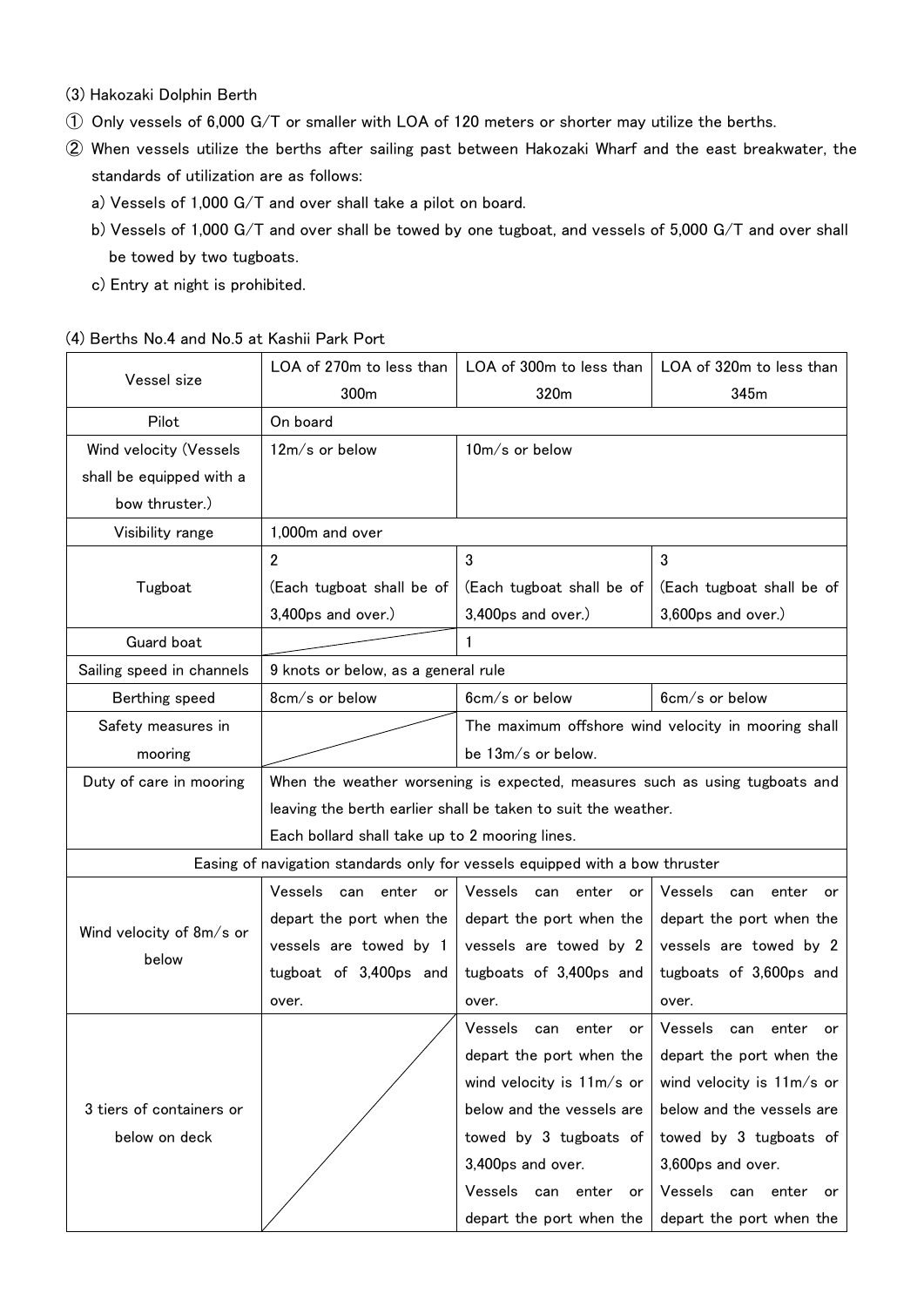|  |                                                       | wind velocity is $9m/s$ or wind velocity is $9m/s$ or |
|--|-------------------------------------------------------|-------------------------------------------------------|
|  | below and the vessels are I below and the vessels are |                                                       |
|  |                                                       | towed by 2 tugboats of towed by 2 tugboats of         |
|  | 3,400ps and over.                                     | 3,600ps and over.                                     |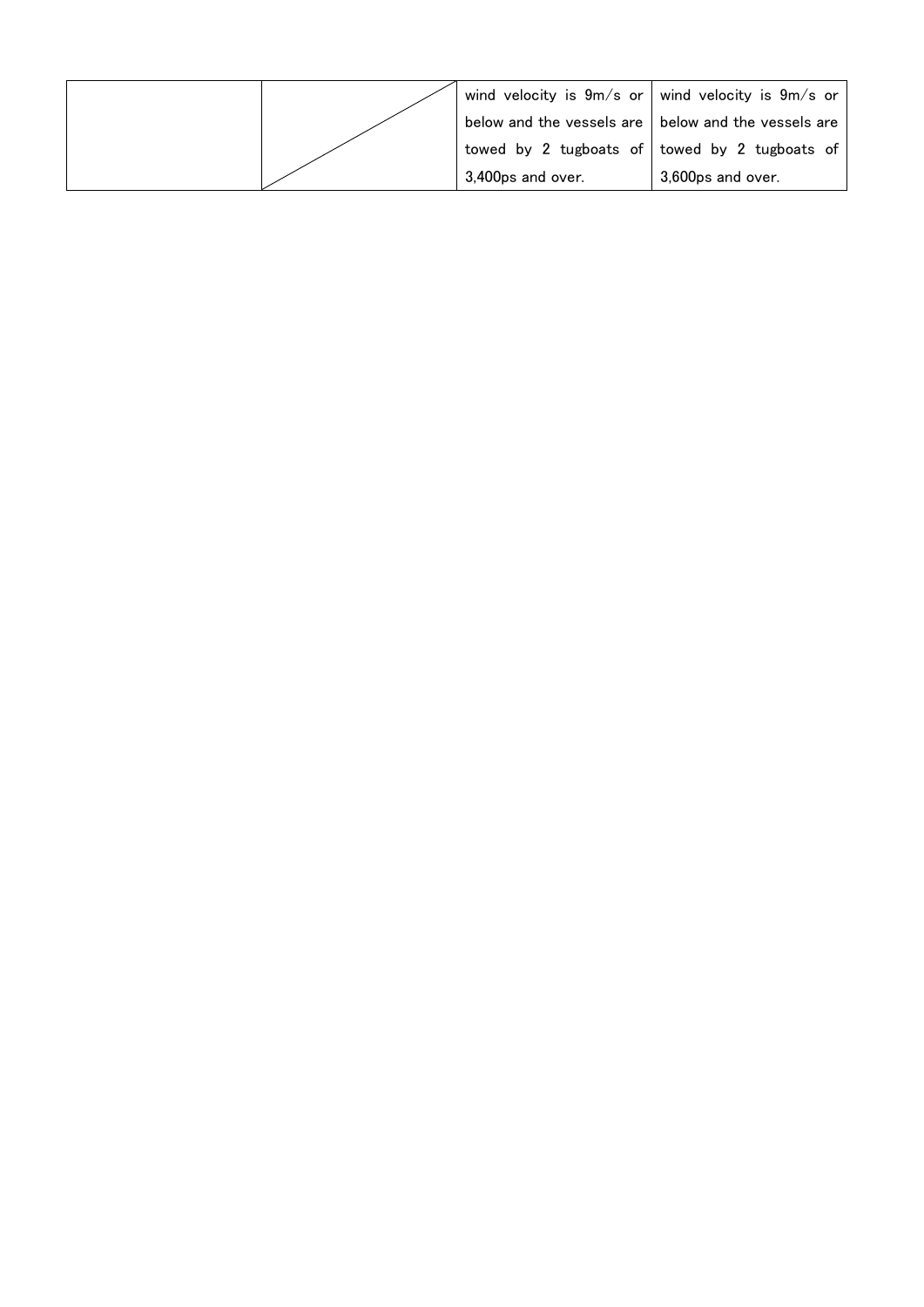# (5) Berths No.6 and No.7 at Island City

|                               | Vessel size                               | LOA of 270m to<br>less than 300m                                                                                                                                                               | LOA of 300m to<br>less than 320m                                                                                                                                                                                                                                                                                                               | LOA of 320m to<br>less than 345m                                                                                                                                                                                                                                                                                                               | LOA of 345m to<br>less than 370m                                                                          |  |
|-------------------------------|-------------------------------------------|------------------------------------------------------------------------------------------------------------------------------------------------------------------------------------------------|------------------------------------------------------------------------------------------------------------------------------------------------------------------------------------------------------------------------------------------------------------------------------------------------------------------------------------------------|------------------------------------------------------------------------------------------------------------------------------------------------------------------------------------------------------------------------------------------------------------------------------------------------------------------------------------------------|-----------------------------------------------------------------------------------------------------------|--|
|                               | Pilot                                     | On board                                                                                                                                                                                       |                                                                                                                                                                                                                                                                                                                                                |                                                                                                                                                                                                                                                                                                                                                | *Berth No.7 only                                                                                          |  |
|                               |                                           | 12m/s or below                                                                                                                                                                                 | 10m/s or below                                                                                                                                                                                                                                                                                                                                 |                                                                                                                                                                                                                                                                                                                                                | 10m/s or below                                                                                            |  |
| Wind velocity                 |                                           | (Vessels shall be<br>equipped with a bow<br>thruster.)                                                                                                                                         | (Vessels shall be equipped with a bow<br>thruster.)                                                                                                                                                                                                                                                                                            |                                                                                                                                                                                                                                                                                                                                                | (Vessels shall be<br>equipped with a bow<br>thruster and a stern<br>thruster.)                            |  |
|                               | Visibility range                          | 1,000m and over                                                                                                                                                                                |                                                                                                                                                                                                                                                                                                                                                |                                                                                                                                                                                                                                                                                                                                                |                                                                                                           |  |
|                               | Tugboat                                   | $\overline{2}$<br>(Each tugboat shall<br>be of 3,400ps and<br>over.)                                                                                                                           | 3<br>(Each tugboat shall<br>be of 3,400ps and<br>over.)                                                                                                                                                                                                                                                                                        | $\overline{3}$<br>(Each tugboat shall<br>be of 3,600ps and<br>over.)                                                                                                                                                                                                                                                                           | $\overline{2}$<br>(Each tugboat shall<br>be of 3,600ps and<br>over.)                                      |  |
|                               |                                           |                                                                                                                                                                                                | When vessels are unequipped with necessary thrusters stated above, additional<br>tugboats shall be deployed to cover for the thrusters.                                                                                                                                                                                                        |                                                                                                                                                                                                                                                                                                                                                |                                                                                                           |  |
| Guard boat                    |                                           |                                                                                                                                                                                                |                                                                                                                                                                                                                                                                                                                                                |                                                                                                                                                                                                                                                                                                                                                | (When vessels turn<br>around, an<br>additional guard<br>boat shall be<br>deployed behind the<br>vessels.) |  |
|                               | Sailing speed in<br>channels              | 9 knots or below, as a general rule                                                                                                                                                            |                                                                                                                                                                                                                                                                                                                                                |                                                                                                                                                                                                                                                                                                                                                |                                                                                                           |  |
| <b>Berthing</b>               | <b>Berth</b><br>No. 6                     | 8cm/s or below                                                                                                                                                                                 | 7cm/s or below                                                                                                                                                                                                                                                                                                                                 | 7cm/s or below                                                                                                                                                                                                                                                                                                                                 |                                                                                                           |  |
| speed                         | Berth<br>No.7                             |                                                                                                                                                                                                | 10cm/s or below                                                                                                                                                                                                                                                                                                                                | 9cm/s or below                                                                                                                                                                                                                                                                                                                                 | 7cm/s or below                                                                                            |  |
| Safety measures in<br>mooring |                                           |                                                                                                                                                                                                | The maximum offshore wind velocity in<br>mooring shall be 15m/s or below.                                                                                                                                                                                                                                                                      |                                                                                                                                                                                                                                                                                                                                                | The maximum<br>offshore wind<br>velocity in mooring<br>shall be $13.8m/s$ or<br>below.                    |  |
|                               | Duty of care in<br>mooring                | When the weather worsening is expected, measures such as using tugboats and<br>leaving the berth earlier shall be taken to suit the weather.<br>Each bollard shall take up to 2 mooring lines. |                                                                                                                                                                                                                                                                                                                                                |                                                                                                                                                                                                                                                                                                                                                |                                                                                                           |  |
|                               |                                           |                                                                                                                                                                                                | Easing of navigation standards only for vessels equipped with a bow thruster                                                                                                                                                                                                                                                                   |                                                                                                                                                                                                                                                                                                                                                |                                                                                                           |  |
|                               | Wind velocity of<br>$8m/s$ or below       | Vessels can enter<br>or depart the port<br>when the vessels<br>are towed by 1<br>tugboat of 3,400ps<br>and over.                                                                               | Vessels can enter<br>or depart the port<br>when the vessels<br>are towed by 2<br>tugboats of 3,400ps tugboats of 3,600ps<br>and over.                                                                                                                                                                                                          | Vessels can enter<br>or depart the port<br>when the vessels<br>are towed by 2<br>and over.                                                                                                                                                                                                                                                     |                                                                                                           |  |
|                               | 3 tiers of containers<br>or below on deck |                                                                                                                                                                                                | Vessels can enter<br>or depart the port<br>when the wind<br>velocity is $11m/s$ or<br>below and the<br>vessels are towed<br>by 3 tugboats of<br>3,400ps and over.<br>Vessels can enter<br>or depart the port<br>when the wind<br>velocity is $9 \text{ m/s}$ or<br>below and the<br>vessels are towed<br>by 2 tugboats of<br>3,400ps and over. | Vessels can enter<br>or depart the port<br>when the wind<br>velocity is 11m/s or<br>below and the<br>vessels are towed<br>by 3 tugboats of<br>3,600ps and over.<br>• Vessels can enter<br>or depart the port<br>when the wind<br>velocity is $9 \text{ m/s}$ or<br>below and the<br>vessels are towed<br>by 2 tugboats of<br>3,600ps and over. |                                                                                                           |  |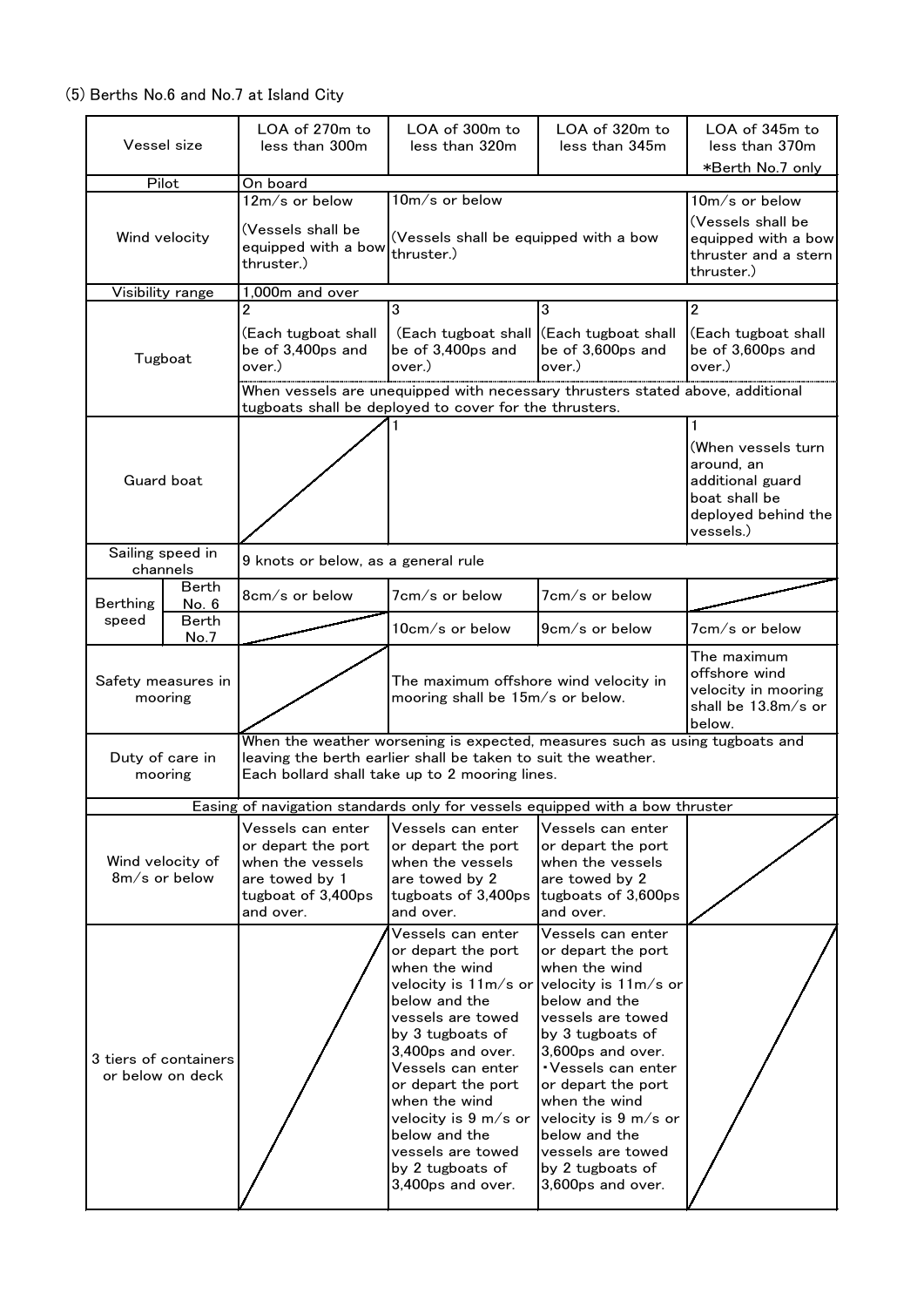### (6) Notes

'Wind velocity' and 'berthing speed' stated in  $6-(4)$  and  $6-(5)$  shall be measured by those including a port administrator as follows:

- ① Wind velocity: Average wind velocity measured with anemometer installed at a terminal building rooftop of Hakata Port Container Terminal
- ② Berthing speed: Berthing speed measured with mobile berthing speed meter at a berth

### 7. Others

In addition to above standards, when considered particularly necessary, additional standards are established separately.

(Reference) Items that are currently specified separately

- ・Safety Measures for Navigation Support and Berthing and Leaving Berths
- ・Safety Measures for Large Cruise Vessels (LOA of 250 meters and over and less than 370 meters)
- ・Guard Boats for 170,000t-class Large Cruise Vessels (LOA of 320 meters and over and less than 350 meters)
- ・Large Cruise Vessels and Other Vessels Pass by in the Central Channel of Hakata Port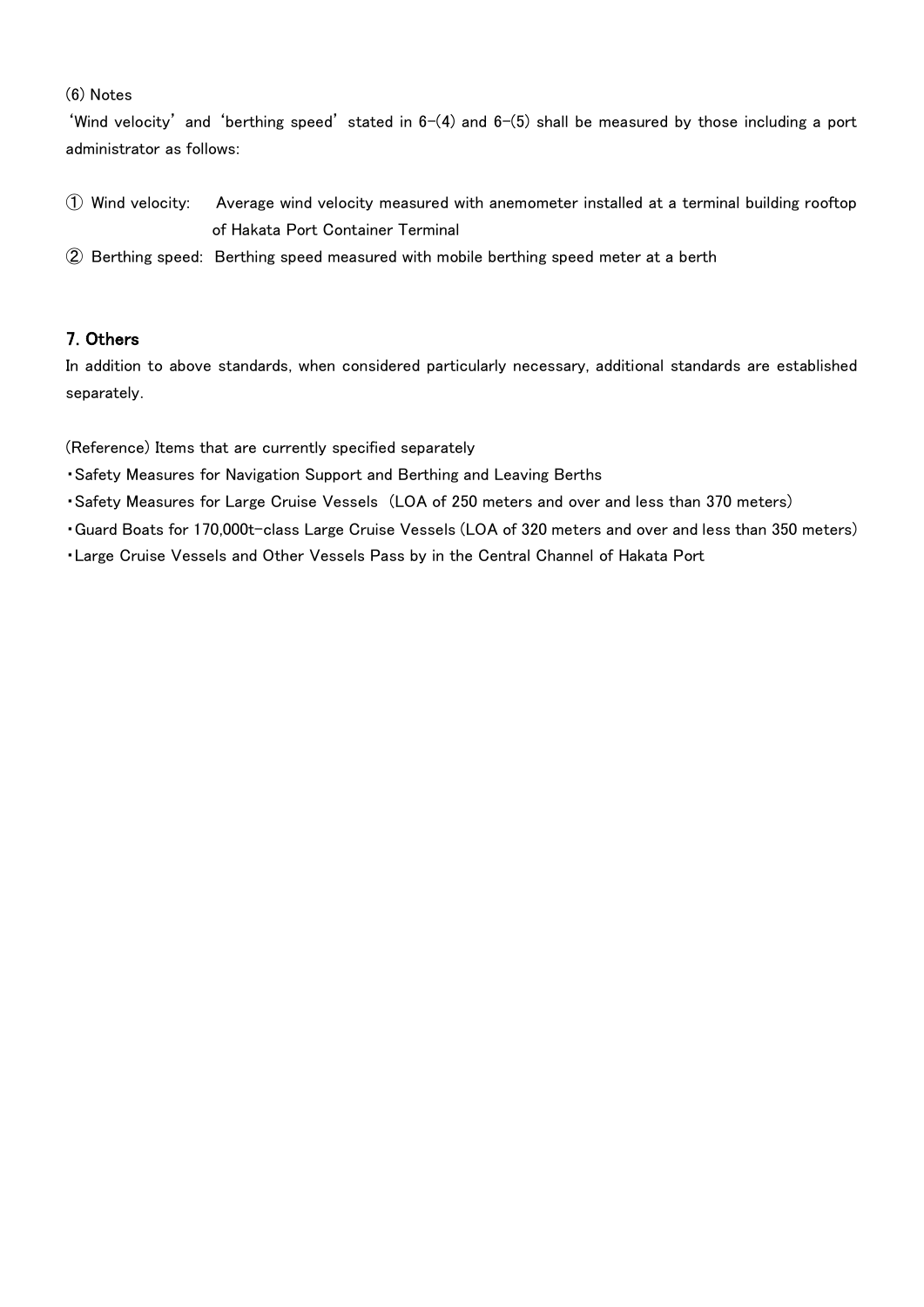### Safety Measures for Navigation Support and Berthing and Leaving Berths

Pursuant to chapter 7 of Standards for Vessel Entry and Departure, and Berth Utilization at the Port of Hakata (hereinafter referred to as 'standards'), safety measures for navigation support and berthing and leaving berths are as follows until further notice.

#### 1. Navigation Support

To ensure the safe navigation of vessels and the smooth operation of port facilities, when captains of vessels do not have experience in navigating at the Port of Hakata, the navigation support is as follows regardless of chapter 4 of the standards.

- ① Pilots shall be requested when vessels enter the port for the first time, as a general rule.
- ② Pilots shall be requested as far as possible when vessels have not entered and departed the port for more than three times.

#### 2. Safety Measures for Berthing and Leaving Berths

- ① When strong wind or rough weather is expected, tugboats and pilots shall be requested aggressively and vessels shall ensure the safe navigation and secure facilities, regardless of chapter 4 of the standards.
- ② When vessels damage facilities in fact, vessels shall report to the port administrator without delay and immediately restore the facilities to the former state.

 And vessels shall obtain approval from the port administrator on safety measures for the next entry of the port and shall cooperate for smooth operation of port facilities.

November 1st, 2007

Chairman of the Safety Measures Council at the Port of Hakata Harbor Master at the Port of Hakata Port Administrator at the Port of Hakata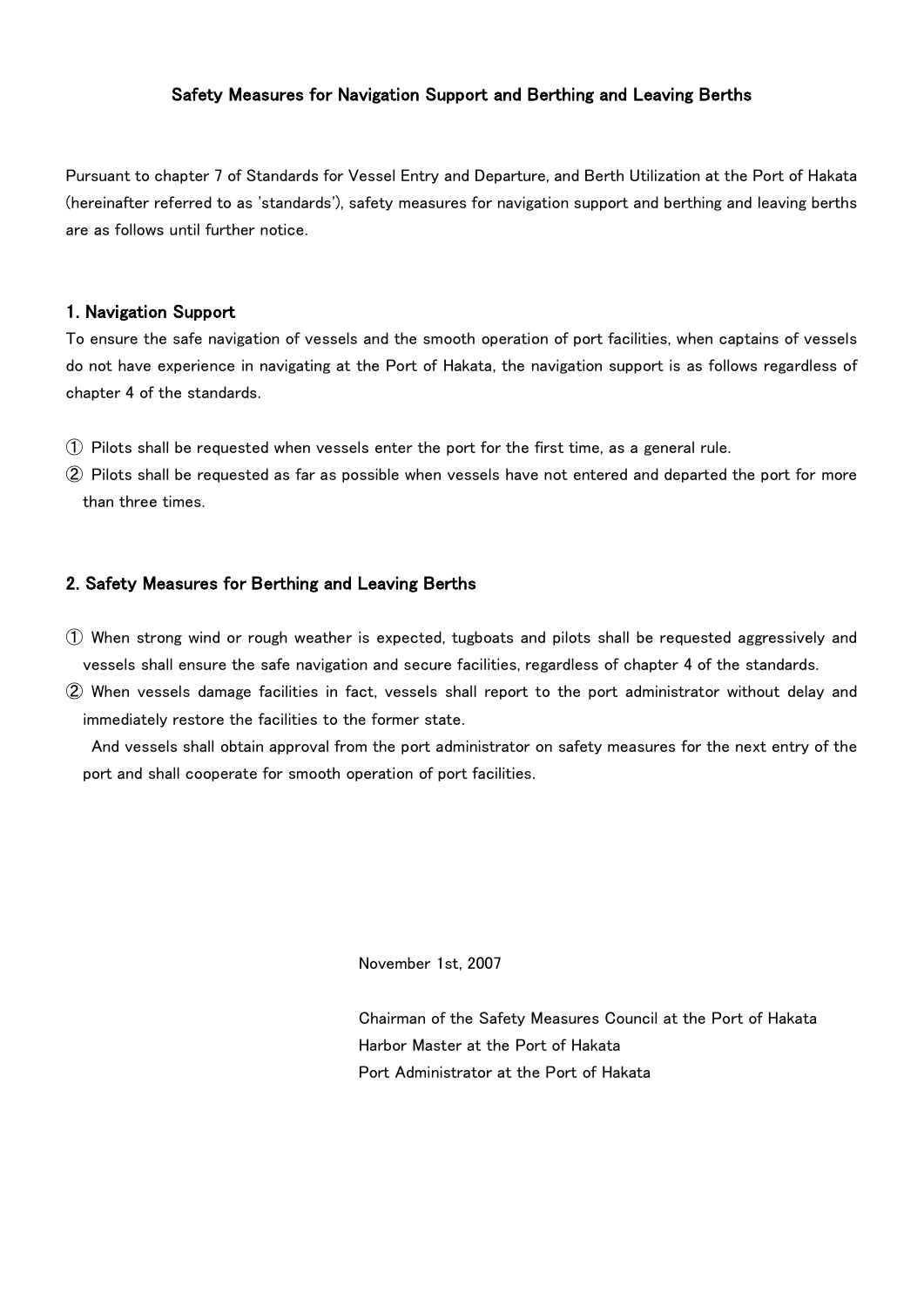# Safety Measures for Large Cruise Vessels (LOA of 250 meters and over and less than 370 meters)

Pursuant to Others in chapter 7 of Standards for Vessel Entry and Departure, and Berth Utilization at the Port of Hakata (hereinafter referred to as 'standards'), safety measures for navigation of large cruise vessels (LOA of 250 meters and over and less than 370 meters, hereinafter referred to as 'the vessel') in entering and departing Berth No. 5 at Chuo Wharf, Berth No. 6 at Chuo Wharf and Berth No. 5 at Hakozaki Wharf (provided that the vessel can berth only with its bow facing outward) of the Port of Hakata are as follows, in addition to the standards. The vessel and its related parties shall comply with the standards as well as the safety measures as follows. And the port administrator shall oversee the status of implementation.

- 1. Before Entering and Departing the Port
- (1) The vessel shall notify its agent an estimated time and date of entry and departure without fail before berths are allocated.
- (2) The vessel shall give priority to liner passenger vessels in navigation.
- (3) The port administrator and an agent shall notify related parties of vessels which are scheduled to navigate Central Channel before or after the time of entry or departure of the vessel of the finalized navigation schedule of the vessel after berths are allocated, and shall request the related parties for cooperation not to pass by the vessel at the east side of No. 5 buoy and No. 6 buoy in Central Channel (hereinafter referred to as 'the east side of Central Channel'), pursuant to Restriction of Passing in Navigation Control in chapter 5-(1) of the standards.
- (4) The port administrator and an agent shall notify the finalized navigation schedule of the vessel after berths are allocated as stated in above clause (3), and shall notify the vessel of information on other vessels' movements by offering a list of passing-by vessels.
- (5) To prevent passing by other vessels, the vessel shall navigate on schedule. When the vessel has no choice but to change the time of berthing and/or leaving a berth, the vessel shall contact an agent to discuss with the port administrator in advance, request for time change and obtain approval from the port administrator. The port administrator shall approve time change for berthing and/or leaving a berth only when the vessel can prevent passing by other vessels without fail. The vessel shall navigate on time as notified by an agent. The port administrator shall make sure that Hakata Port Radio Station observes time change and confirm the actual time change without fail.
- (6) To prevent passing by in the east side of Central Channel, the vessel shall notify Hakata Port Radio Station of information on its entry and departure pursuant to Report of Ship Movement in chapter 2 of the standards. And the vessel shall obtain information on other vessels' movements in the channel by use of its own radar and by Hakata Port Radio Station, and shall confirm the vessel itself not passing by other vessels in the channel.
- (7) When the average wind velocity in entering and/or departing the port is expected to exceed the standards stated as below, the vessel shall consider the best measures such as changing an entering and/or departing plan by the time berths are allocated on the day before arrival or departure and report the result of the consideration to an agent and related parties immediately.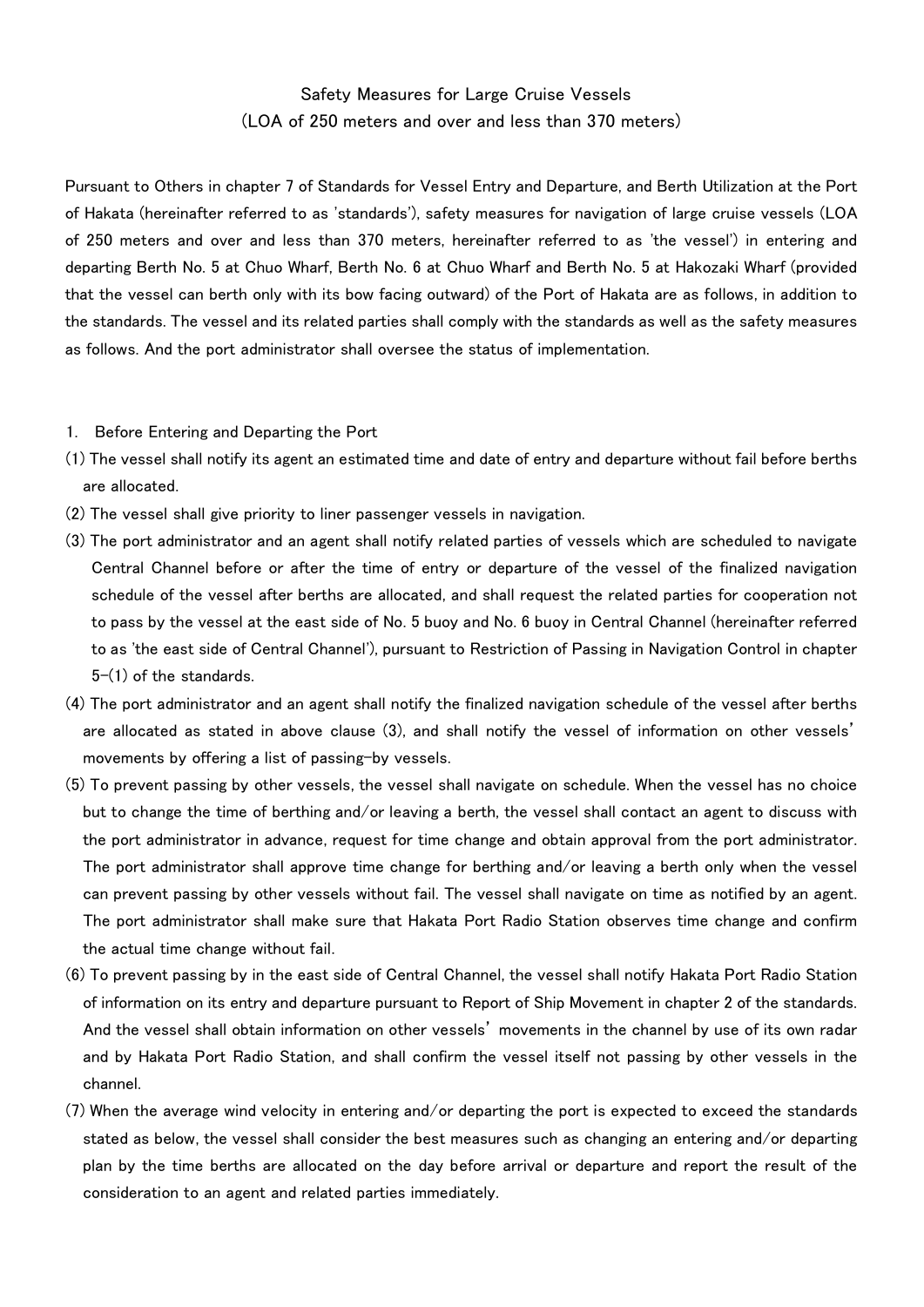### 2. In Entering and Departing the Port and while Mooring

# (1) Berth No. 5 at Chuo Wharf and Consecutive Use of Berths No. 5 and No. 6 at Chuo Wharf

| Vessel size                                                 | 70,000t-class vessel<br>with LOA of 250m to<br>less than 280m                                     | 140,000t-class vessel with<br>LOA of 280m to less than<br>320m                                                                                                              | 170,000t-class vessel with<br>LOA of 320m to less than<br>350m |  |  |  |
|-------------------------------------------------------------|---------------------------------------------------------------------------------------------------|-----------------------------------------------------------------------------------------------------------------------------------------------------------------------------|----------------------------------------------------------------|--|--|--|
| Vessel side                                                 |                                                                                                   | Starboard with its bow facing outward, as a general rule (*1)                                                                                                               |                                                                |  |  |  |
| to be berthed                                               |                                                                                                   |                                                                                                                                                                             |                                                                |  |  |  |
| Wind velocity in<br>entering/<br>departing the<br>port (*2) |                                                                                                   | 10m/s or below on average                                                                                                                                                   |                                                                |  |  |  |
| Visibility range                                            | 1,000m and over                                                                                   |                                                                                                                                                                             | 2,000m and over                                                |  |  |  |
| Extra depth                                                 | 10% or more than 10% of the vessel's draft                                                        |                                                                                                                                                                             |                                                                |  |  |  |
| Turning basin                                               | In the north of Chuo Wharf, as a general rule $(*3)$<br>Only in the north of Chuo<br>Wharf $(*3)$ |                                                                                                                                                                             |                                                                |  |  |  |
| Berthing speed<br>$(*4)$                                    | 10cm/s or below                                                                                   |                                                                                                                                                                             |                                                                |  |  |  |
| Navigation                                                  | As per Navigation                                                                                 | As per Navigation Support                                                                                                                                                   | As per Navigation Support                                      |  |  |  |
| support                                                     | Support in chapter 4 of                                                                           | in chapter 4 of the                                                                                                                                                         | in chapter 4 of the                                            |  |  |  |
|                                                             | the standards, and 1                                                                              | standards, and 1 guard                                                                                                                                                      | standards, and 1 guard                                         |  |  |  |
|                                                             | guard boat, as a general<br>rule                                                                  | boat or more than 1 guard<br>boat<br>boat                                                                                                                                   |                                                                |  |  |  |
|                                                             |                                                                                                   | The vessel shall request a pilot without fail. Request for a tugboat and/or a guard<br>boat shall be thoroughly consulted with a pilot and determined in full consideration |                                                                |  |  |  |
| <b>Bollards and</b>                                         |                                                                                                   | of possibility of sudden change of meteorological and hydrographic conditions.                                                                                              |                                                                |  |  |  |
| mooring lines                                               |                                                                                                   | As a general rule,<br>a bollard of 150tonf shall take up to 3 lines,                                                                                                        |                                                                |  |  |  |
| to be used                                                  |                                                                                                   | a bollard of 100tonf shall take up to 2 lines,                                                                                                                              |                                                                |  |  |  |
|                                                             |                                                                                                   | a bollard of 70tonf shall take up to 1 line, and                                                                                                                            |                                                                |  |  |  |
|                                                             |                                                                                                   | a bollard of 35tonf or below shall not be used.                                                                                                                             |                                                                |  |  |  |
| Wind velocity                                               | $12m/s$ or below on average                                                                       |                                                                                                                                                                             |                                                                |  |  |  |
| while mooring                                               |                                                                                                   | When strong winds exceeding velocity of $12m/s$ is expected, or when the Japan                                                                                              |                                                                |  |  |  |
|                                                             |                                                                                                   | Meteorological Agency's typhoon information forecasts that the typhoon will enter                                                                                           |                                                                |  |  |  |
|                                                             | a strong wind zone, the vessel shall depart the port before exceeding the wind                    |                                                                                                                                                                             |                                                                |  |  |  |
|                                                             | velocity at the time of entry or departure.                                                       |                                                                                                                                                                             |                                                                |  |  |  |

### (2) Berth No. 6 at Chuo Wharf

| Vessel size      | 70,000t-class                              | 140,000t-class                                                  | 170,000t-class    | $220,000t$ - class                        |
|------------------|--------------------------------------------|-----------------------------------------------------------------|-------------------|-------------------------------------------|
|                  | vessel with                                | vessel with                                                     | vessel with       | vessel with                               |
|                  | $LOA$ of 250 $m$ to                        | LOA of 280m to                                                  | LOA of 320m to    | LOA of 350m to                            |
|                  | less than 280m                             | less than 320m                                                  | less than 350m    | less than 370m                            |
| Vessel side      |                                            | Starboard with its bow facing outward, as a general rule $(*1)$ |                   |                                           |
| to be berthed    |                                            |                                                                 |                   |                                           |
| Wind velocity in | 10m/s or below on average                  |                                                                 |                   |                                           |
| entering/        |                                            |                                                                 |                   |                                           |
| departing the    |                                            |                                                                 |                   |                                           |
| port (*2)        |                                            |                                                                 |                   |                                           |
| Visibility range | 1,000m and over                            |                                                                 | 2,000m and over   |                                           |
| Extra depth      | 10% or more than 10% of the vessel's draft |                                                                 |                   |                                           |
| Turning basin    | Only in the north of Chuo Wharf (*3)       |                                                                 |                   |                                           |
| Berthing speed   | $10cm/s$ or below                          |                                                                 |                   |                                           |
| (*4)             |                                            |                                                                 |                   |                                           |
| Navigation       | As per                                     | As per Navigation                                               |                   | As per Navigation Support in chapter 4 of |
| support          | Navigation                                 | Support in chapter                                              |                   | the standards, and 1 guard boat or more   |
|                  | Support in                                 | 4 of the standards,                                             | than 1 guard boat |                                           |
|                  | chapter 4 of the                           | and 1 guard boat                                                |                   |                                           |
|                  | standards, and 1                           |                                                                 |                   |                                           |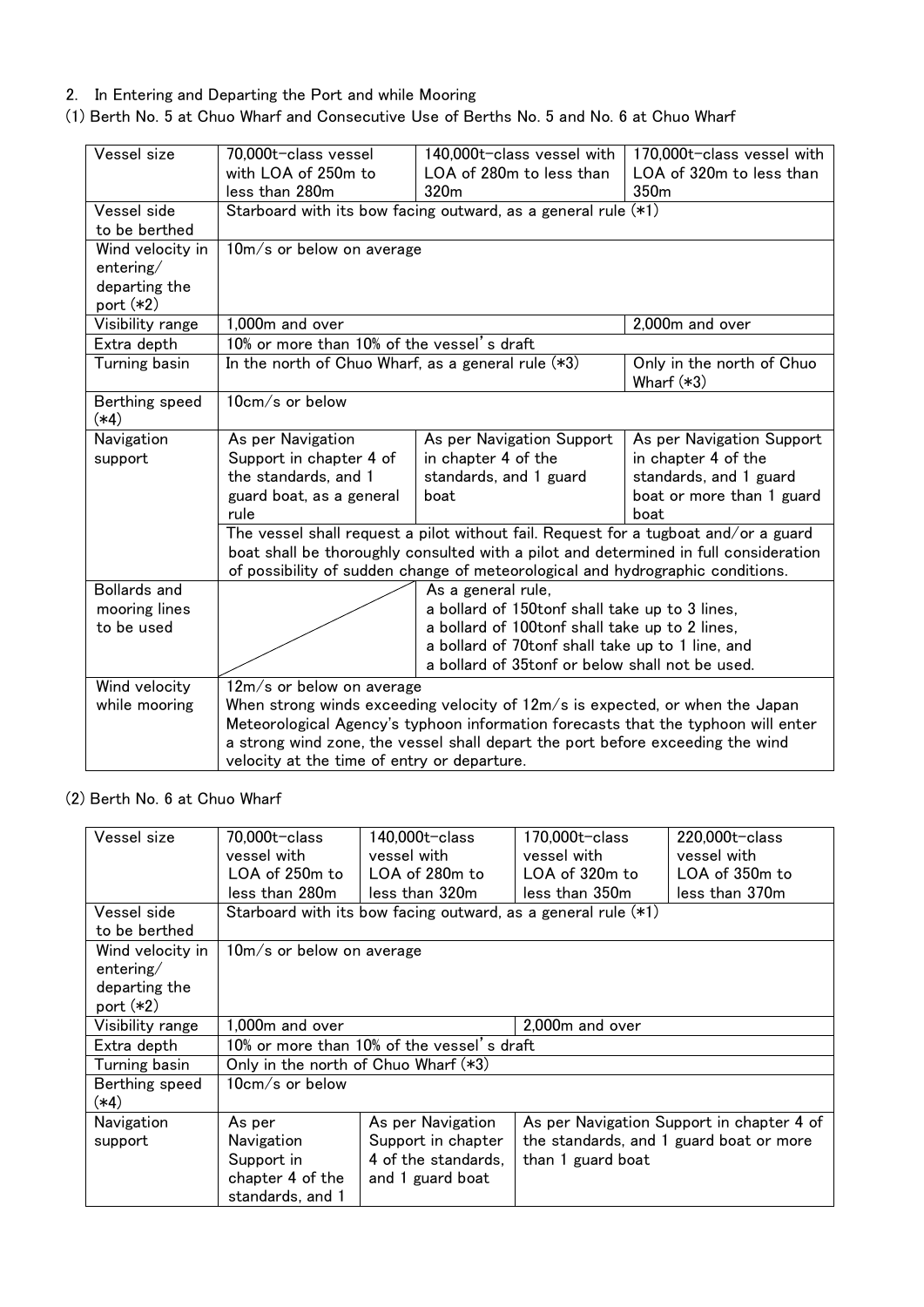|                                                                                                                                                                                                                                                               | guard boat, as a<br>general rule |                                                                                                     |                                                                                                                                                                                                                                                     |  |
|---------------------------------------------------------------------------------------------------------------------------------------------------------------------------------------------------------------------------------------------------------------|----------------------------------|-----------------------------------------------------------------------------------------------------|-----------------------------------------------------------------------------------------------------------------------------------------------------------------------------------------------------------------------------------------------------|--|
| The vessel shall request a pilot without fail. Request for a tugboat and/or a guard<br>boat shall be thoroughly consulted with a pilot and determined in full consideration<br>of possibility of sudden change of meteorological and hydrographic conditions. |                                  |                                                                                                     |                                                                                                                                                                                                                                                     |  |
| <b>Bollards and</b><br>mooring lines<br>to be used                                                                                                                                                                                                            | As a general rule,               | a bollard of 200tonf shall take up to 4 lines and<br>a bollard of 150tonf shall take up to 3 lines. |                                                                                                                                                                                                                                                     |  |
| Wind velocity<br>while mooring                                                                                                                                                                                                                                | $15m/s$ or below on average      | velocity at the time of entry or departure.                                                         | When strong winds exceeding velocity of 15m/s is expected, or when the Japan<br>Meteorological Agency's typhoon information forecasts that the typhoon will enter<br>a strong wind zone, the vessel shall depart the port before exceeding the wind |  |

(3) Berth No. 5 and Berths No. 4-5 (Use of Both No. 4 and No. 5 Berths) at Hakozaki Wharf

| Vessel size                                                   | 70,000t-class vessel<br>with LOA of 250m to                                                                                                                                                                                                                                                                                         | 140,000t-class vessel with<br>LOA of 280m to less than                                                                                                                                                                        | 170,000t-class vessel with<br>LOA of 320m to less than                                                          |
|---------------------------------------------------------------|-------------------------------------------------------------------------------------------------------------------------------------------------------------------------------------------------------------------------------------------------------------------------------------------------------------------------------------|-------------------------------------------------------------------------------------------------------------------------------------------------------------------------------------------------------------------------------|-----------------------------------------------------------------------------------------------------------------|
| Vessel side<br>to be berthed                                  | less than 280m<br>Starboard with its bow<br>facing outward or<br>portside with its bow<br>facing inward                                                                                                                                                                                                                             | 350m<br>320m<br>Starboard with its bow facing outward only                                                                                                                                                                    |                                                                                                                 |
| Wind velocity in<br>entering/<br>departing the<br>port $(*2)$ | $10m/s$ or below on average                                                                                                                                                                                                                                                                                                         |                                                                                                                                                                                                                               |                                                                                                                 |
| Visibility range                                              | 1,000m and over                                                                                                                                                                                                                                                                                                                     | 2,000m and over                                                                                                                                                                                                               |                                                                                                                 |
| Extra depth                                                   | 10% or more than 10% of the vessel's draft                                                                                                                                                                                                                                                                                          |                                                                                                                                                                                                                               |                                                                                                                 |
| Berthing speed<br>$(*4)$                                      | $10cm/s$ or below                                                                                                                                                                                                                                                                                                                   |                                                                                                                                                                                                                               |                                                                                                                 |
| Navigation<br>support                                         | As per Navigation<br>Support in chapter 4 of<br>the standards, and 1<br>guard boat, as a general<br>rule                                                                                                                                                                                                                            | As per Navigation Support<br>in chapter 4 of the<br>standards, and 1 guard<br>boat                                                                                                                                            | As per Navigation Support<br>in chapter 4 of the<br>standards, and 1 guard<br>boat or more than 1 guard<br>boat |
|                                                               | The vessel shall request a pilot without fail. Request for a tugboat and/or a guard<br>boat shall be thoroughly consulted with a pilot and determined in full consideration<br>of possibility of sudden change of meteorological and hydrographic conditions.                                                                       |                                                                                                                                                                                                                               |                                                                                                                 |
| <b>Bollards and</b><br>mooring lines to<br>be used            |                                                                                                                                                                                                                                                                                                                                     | As a general rule,<br>a bollard of 150tonf shall take up to 3 lines,<br>a bollard of 100tonf shall take up to 2 lines,<br>a bollard of 70tonf shall take up to 1 line, and<br>a bollard of 35tonf or below shall not be used. |                                                                                                                 |
| Wind velocity<br>while mooring                                | $12m/s$ or below on average<br>When strong winds exceeding velocity of $12m/s$ is expected, or when the Japan<br>Meteorological Agency's typhoon information forecasts that the typhoon will enter<br>a strong wind zone, the vessel shall depart the port before exceeding the wind<br>velocity at the time of entry or departure. |                                                                                                                                                                                                                               |                                                                                                                 |

- \*1 For smooth navigation in the anchorage and safe mooring, the vessel shall be berthed along starboard with its bow facing outward, as a general rule. However, when the vessel has no choice but to be berthed along portside with its bow facing inward, the vessel shall discuss with the port administrator before an approval for berth utilization is made.
- \*2 Wind velocity shall be measured with anemometer installed at a terminal building rooftop of Hakata Port Container Terminal.
- \*3 The vessel shall report an estimated start time of turning and a turning direction to the port administrator (Hakata Port Radio Station) before turning around.
- \*4 Berthing speed shall be measured with berthing speed meter on board the vessel.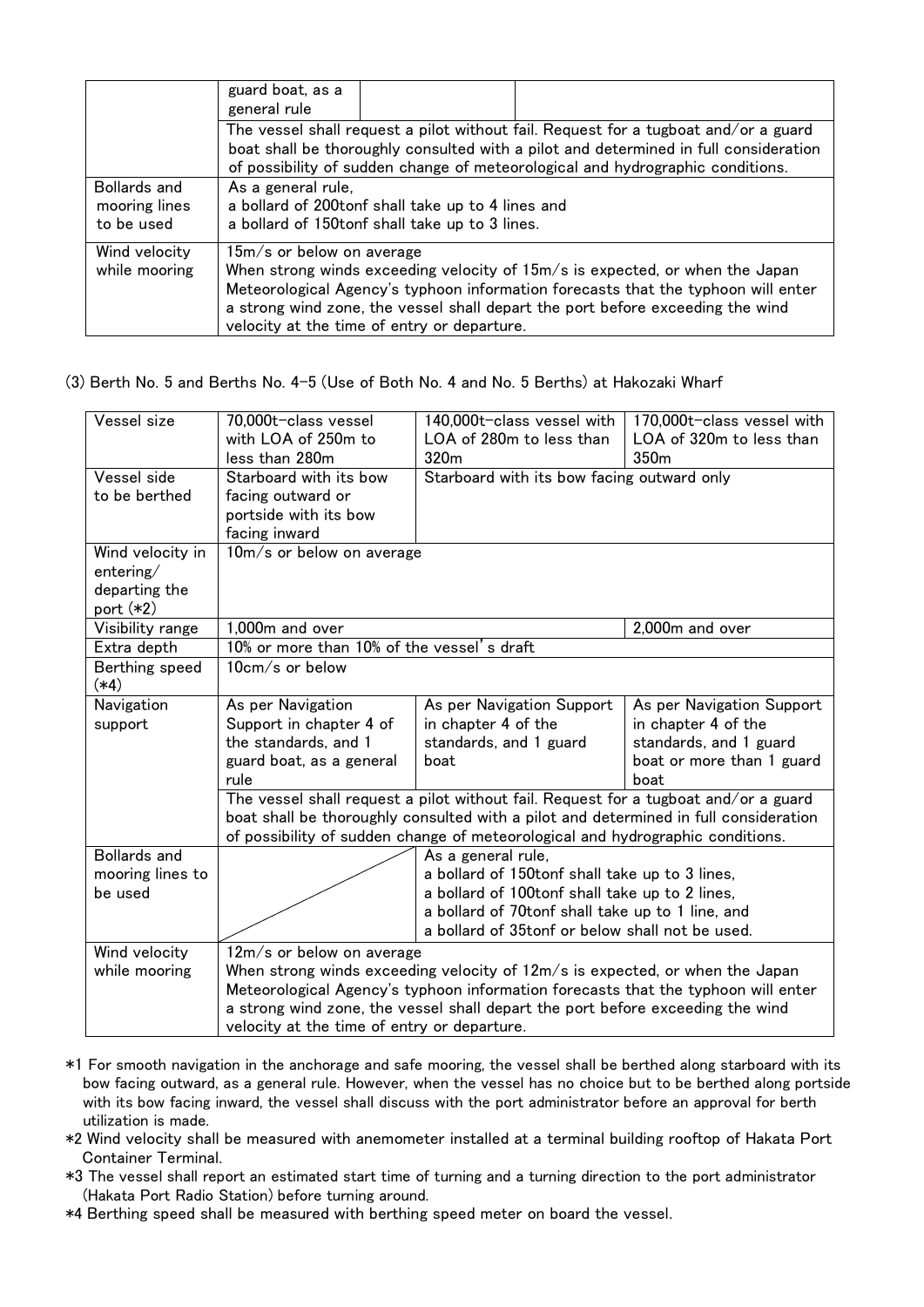- 3. Use of Berths No. 5 and No. 6 at Chuo Wharf
- (1) When Berths No. 5 and No. 6 accommodate two cruise vessels, the vessels shall satisfy the following conditions.
	- ① The vessels shall not use the same bollard.
	- ② Mooring lines of each vessel shall not cross.
	- ③ The distance between the vessels shall be 60m or over.
	- ④ A vessel at Berth No. 6 shall leave the berth earlier than a vessel at Berth No. 5.
- (2) When the vessels satisfy the above conditions, the vessels can use the berths. However, the first vessel shall be berthed at Berth No. 5 then the second vessel shall be berthed at Berth No. 6. No vessel can arrive at Berth No. 5 while other ship is moored at Berth No. 6.
- (3) When Berths No. 5 and No. 6 accommodate two cruise vessels and a vessel at Berth No. 5 has no choice but to leave the berth earlier than a vessel at Berth No. 6, safety measures should be taken, such as the use of tugboat, if necessary, in consideration of the vessel size and weather conditions.

August 17th, 2018 Last revised on April 1st, 2021

Chairman of the Safety Measures Council at the Port of Hakata Harbor Master at the Port of Hakata Port Administrator at the Port of Hakata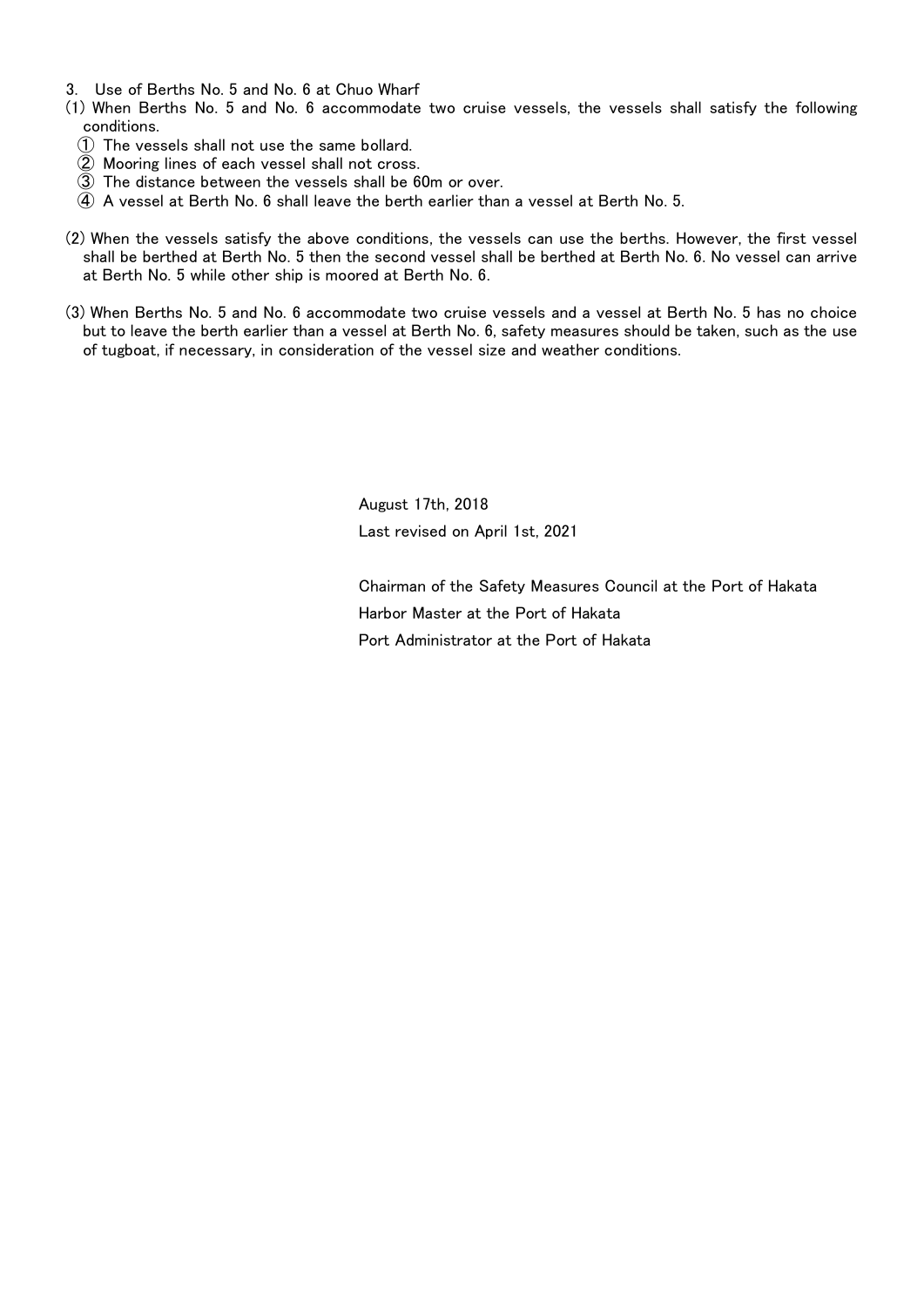# Guard Boats for 170,000t-class Large Cruise Vessels (LOA of 320 meters and over and less than 350 meters)

Pursuant to Others in chapter 7 of Standards for Vessel Entry and Departure, and Berth Utilization at the Port of Hakata, safety measures for 170,000t-class large cruise vessels (LOA of 320 meters and over and less than 350 meters, hereinafter referred to as 'the vessel') in requesting guard boats are as follows until further notice.

- 1. Two guard boats shall be requested in entering and departing the port.
- 2. Duties of guard boats shall be as follows:
- (1) Keeping watch on the direction of the vessel's course
- (2) Keeping watch on shallow waters around the turning basin
- (3) Keeping watch on other vessels that utilize berths of Higashihama Wharf or Hakozaki Wharf (including a basin where boats are anchored)

The duty stated in the above chapter  $2-(3)$  shall be fulfilled when the vessel enters the port, from when the vessel enters the channel until the vessel is completely moored, and when the vessel departs the port, from when the vessel starts preparation for departure until the vessel goes out of the channel. The vessel shall expend all possible means.

June 17th, 2015

Port Administrator at the Port of Hakata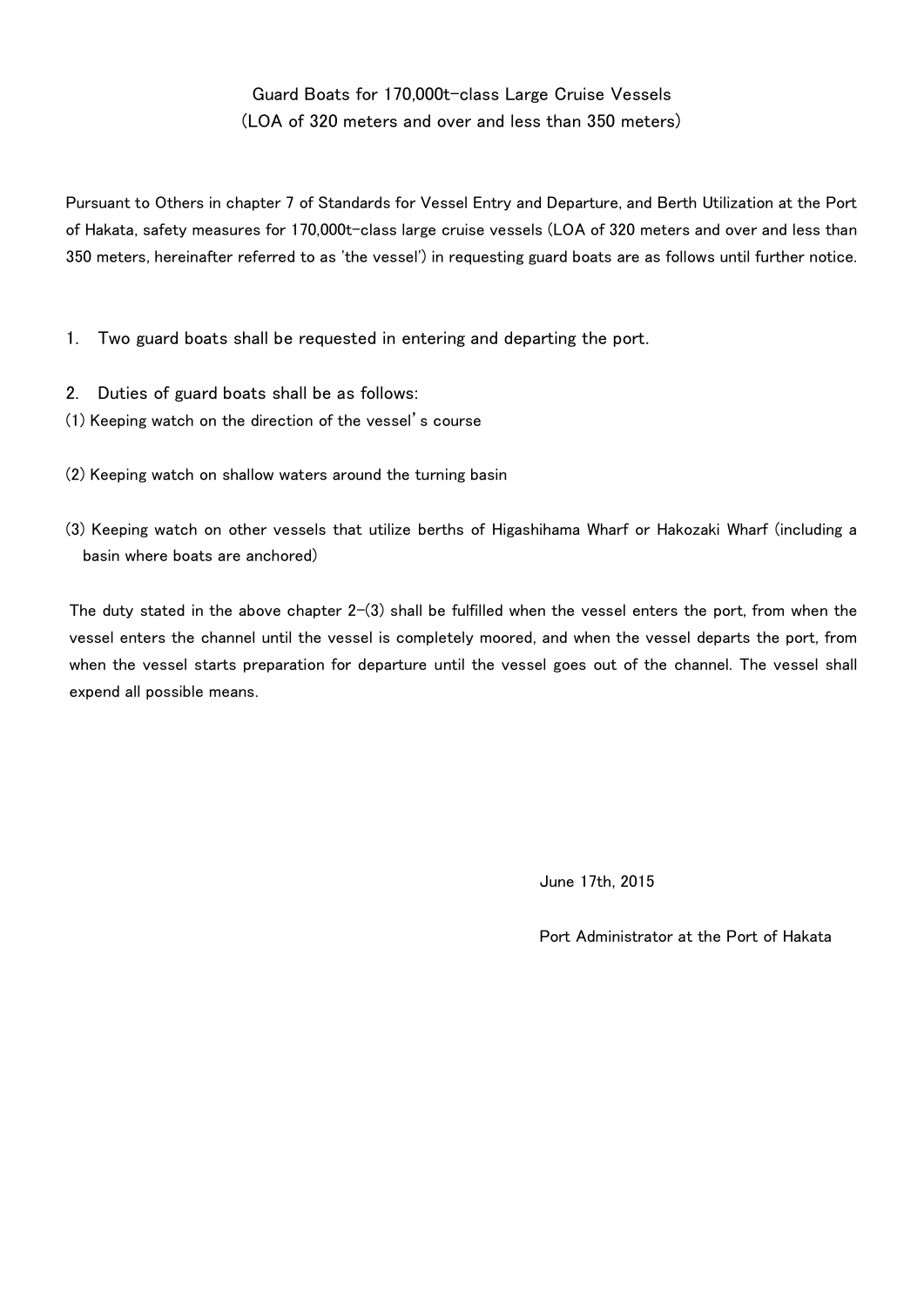### Large Cruise Vessels and Other Vessels Pass by in the Central Channel of Hakata Port

Pursuant to Others in Chapter 7 of Standards for Vessel Entry and Departure, and Berth Utilization at the Port of Hakata, large cruise vessels and other vessels must pass by in the Central Channel of Hakata Port in accordance to the following.

#### 1. Content

Regardless of Restriction of Passing in Navigation Control in chapter 5-(1) of Standards for Vessel Entry and Departure, and Berth Utilization at the Port of Hakata, if the following conditions are met, large cruise vessels shall be permitted to pass by Specific Liner Passenger Vessels in the central channel of Hakata Port.

#### 2. Definition of a Large Cruise Vessel

The definition of a large cruise vessel, within this standard is as follows:

Vessels of 220,000 tons or less in size and 300 meters or more in length, including propeller-propelled vessels capable of lateral movement with thrusters located at the bow and stern, which have a record of entering the Port of Hakata that has been approved by the port administrator.

#### 3. Specific Liner Passenger Vessels

Jetfoils that regularly enter and depart from the Port of Hakata and have extremely high mobility, and the following vessels:

- (1) Hakata Pusan route (Beetle, Beetle II, Beetle III)
- (2) Hakata Iki, Tsushima route (Venus, Venus 2)

#### 4. Conditions

Large cruise vessels that intend to pass by other vessels in the channel shall apply in writing to the port administrator for approval to comply with the following conditions as well as to confirm the maneuverability.

- (1) Obtain permission from the port administrator prior to entering the port, comply with the Safety Measures for Large Cruise Vessels, and navigate properly.
- (2) When navigating the channel, share information closely with the port administrator (Hakata Port Radio Station) and related vessels.
- (3) The following safety measures should be taken.
	- ① Avoid passing by near breakwaters and No. 5 buoy and No. 6 buoy in Central Channel.
	- ② Shall be suspended when average wind speed is 10 meters per second or higher, wave height is 0.5 meters or higher, visibility is less than 1,000 meters, or at night.
	- ③ Shall be suspended when marine construction work is being carried out in the channel or its vicinity, and cannot evacuate construction work vessels.
	- ④ Shall be suspended when the captains of both vessels judge that safe passing is doubtful.
	- ⑤ Shall be suspended when the port administrator decides that the passing by is not acceptable due to sudden changes in the weather or other reasons.